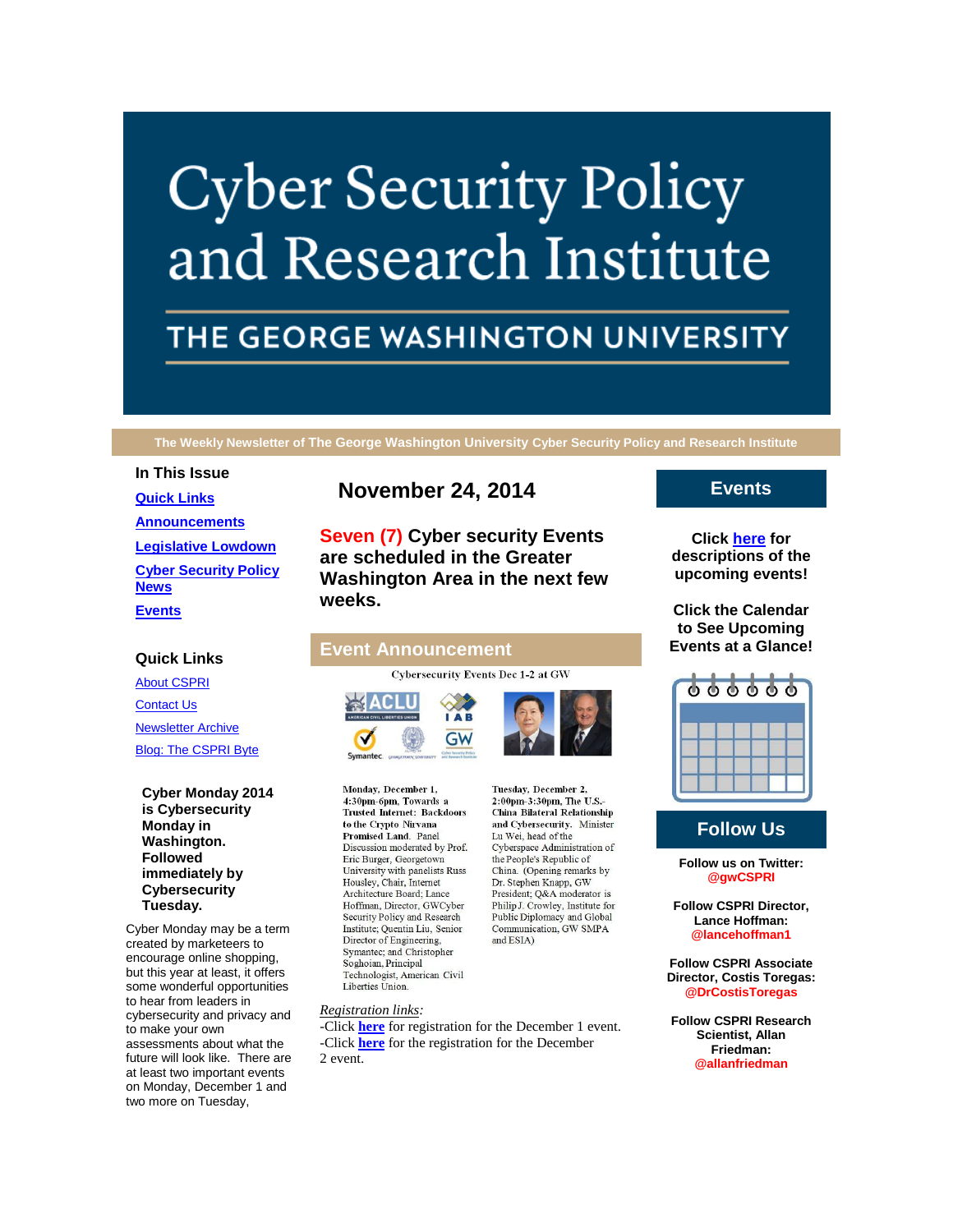December 2 in Washington, so plan now to hit the ground running as you return from the Thanksgiving holiday weekend. Registration for one closes on November 25. Whether you're interested in the technology or policy, there is something for you. And if you are interested in both, prepare to run around a bit, as you can catch all of these!

Click [here](http://r20.rs6.net/tn.jsp?f=0017zaN2AsT3u9QMFgJ2hNbRz1yU9TO8QUDr_zoGuDnSk2Pd274oRx5WLqK5yCgAXuyAO_onRGhYz2zKERL5F9Igj04bUvVRaU7EyjlvGwRdTLREeOZwln8XjnuHnkyhoYPhFtCz7Kbd7YqN8ccXIfichMMvFBOQTkfqw7JkUhBtWqZWXNJTdiaJ44VKFPc-cXKIsmRRAJHUXY94_S8c8gzFg==&c=KaydRO8U3vm1KEIb5ThexZagBrL4wkFIwERYQwb6YBNvFNUzS4UlMA==&ch=HCHI6_ZoAbT5gGGnhi8n2XTOzaMvoQfVS26YAtadGbtdODZAB-5ESw==) for all the events and details!

# **Legislative Lowdown**

**NSA reform bill fails in the Senate**

-A legislative effort to curtail the National Security Agency's domestic surveillance activities failed in the Senate last week. The "USA Freedom Act" was supported by civil liberties groups, which considered tonight's vote the last-gasp chance for the bill to move forward before some of its staunchest supporters hand over seats lost in the November elections, according to Wired.com. "The bill would have put an end to the government's controversial bulk collection of phone records from U.S. telecoms-a program first uncovered by *USA Today* in 2006 but re-exposed in 2013 in leaks by NSA whistleblower Edward Snowden," [writes](http://r20.rs6.net/tn.jsp?f=0017zaN2AsT3u9QMFgJ2hNbRz1yU9TO8QUDr_zoGuDnSk2Pd274oRx5WLqK5yCgAXuyYZnfh-mYXCunOPb7TAob27cPuSIYgQnCsRreX_6ydaGR-Fbza0Mn8kSv3f8BzmFsfh3spio6m3GvMI9xJszwqyHYYXBGxpwxL16hVMUnsTIWqZcdWSrcR3MG_I9nJvrdLGcTjJVBkJt20kMzpxJlAr50br29Vdnve_X3DBc31DI=&c=KaydRO8U3vm1KEIb5ThexZagBrL4wkFIwERYQwb6YBNvFNUzS4UlMA==&ch=HCHI6_ZoAbT5gGGnhi8n2XTOzaMvoQfVS26YAtadGbtdODZAB-5ESw==) Kim Zetter. "The bill would instead have kept records in the hands of telecoms and forced the NSA to obtain court orders from the Foreign Intelligence Surveillance Court to gain access to them. It would also have required the agency to use specific search terms to narrow its access to only relevant records."

# **Cyber Security Policy News**

# **Grim predictions on cyber attacks**

NSA Director Michael S. Rogers told US lawmakers last week that China and other foreign countries have broken into systems at organizations supporting US critical infrastructure, with the intention of stealing data that could be used to launch a destructive attack, The Washington Post [reports.](http://r20.rs6.net/tn.jsp?f=0017zaN2AsT3u9QMFgJ2hNbRz1yU9TO8QUDr_zoGuDnSk2Pd274oRx5WLqK5yCgAXuyHdQwAgIWZRVQUUTqvaZeiQoDvIlTHGM8N0Wf3ifLlwP72U35CaWp5YuBNDES_rL33PszMg28BPenO1tt2biDV7wkNTRCzNqq2WyAf2ExOzrIf7NzP8P9b2hOPqh_e5te_YGgJfWRaGR1_QbV6TGlyV3QqdmfUmdzLKosFjW7ZJZNxCzySneT6O1q7cS1CXPBN_WPdaNIMOopT1wxFCwh4hZT2NpBzjiswo-u3vJfMVbQ3t9lShItL01Y5q8s07MX4XQOztkrtdYinavgUr-kACwJr9bqjmKfFbCLKZfwYlihOtxljU8hvZmTkP7o6YXSuSYSPfRXbpw=&c=KaydRO8U3vm1KEIb5ThexZagBrL4wkFIwERYQwb6YBNvFNUzS4UlMA==&ch=HCHI6_ZoAbT5gGGnhi8n2XTOzaMvoQfVS26YAtadGbtdODZAB-5ESw==) "In the past, U.S. intelligence officials warned that the Chinese had penetrated the electric grid. Now, NSA Director Adm. Michael Rogers has confirmed that "there's probably one or two others" that have also wormed their way in," Ellen Nakashima writes. "The Cyber Command head said he agreed with a recent [Pew](http://r20.rs6.net/tn.jsp?f=0017zaN2AsT3u9QMFgJ2hNbRz1yU9TO8QUDr_zoGuDnSk2Pd274oRx5WLqK5yCgAXuyUvLIDC6WYCq_NGSNvGLQd3eh8m7ulyvlAUACek-KEDrk0dnM1MNpTLzb2601lUcIUqCQgjBK_OebxmCu81wTrYZDmFA1aH8vGdhAPlu9RM4GV8XfNi7YKL7MJIl77-i1Q4OJSjH14WWq4Cx_aRTssz1eEGYR3iAUWeXKWLF-5ikHm3YIVcTLQQ==&c=KaydRO8U3vm1KEIb5ThexZagBrL4wkFIwERYQwb6YBNvFNUzS4UlMA==&ch=HCHI6_ZoAbT5gGGnhi8n2XTOzaMvoQfVS26YAtadGbtdODZAB-5ESw==)  [Research Center report](http://r20.rs6.net/tn.jsp?f=0017zaN2AsT3u9QMFgJ2hNbRz1yU9TO8QUDr_zoGuDnSk2Pd274oRx5WLqK5yCgAXuyUvLIDC6WYCq_NGSNvGLQd3eh8m7ulyvlAUACek-KEDrk0dnM1MNpTLzb2601lUcIUqCQgjBK_OebxmCu81wTrYZDmFA1aH8vGdhAPlu9RM4GV8XfNi7YKL7MJIl77-i1Q4OJSjH14WWq4Cx_aRTssz1eEGYR3iAUWeXKWLF-5ikHm3YIVcTLQQ==&c=KaydRO8U3vm1KEIb5ThexZagBrL4wkFIwERYQwb6YBNvFNUzS4UlMA==&ch=HCHI6_ZoAbT5gGGnhi8n2XTOzaMvoQfVS26YAtadGbtdODZAB-5ESw==) that found a majority of cyberexperts predicted a catastrophic attack within the United States by 2025."

# **NSA objections, pre-Snowden**

Years before Edward Snowden sparked a public outcry with the disclosure that the NSA had been secretly collecting American telephone records, some NSA executives voiced strong objections to the program,

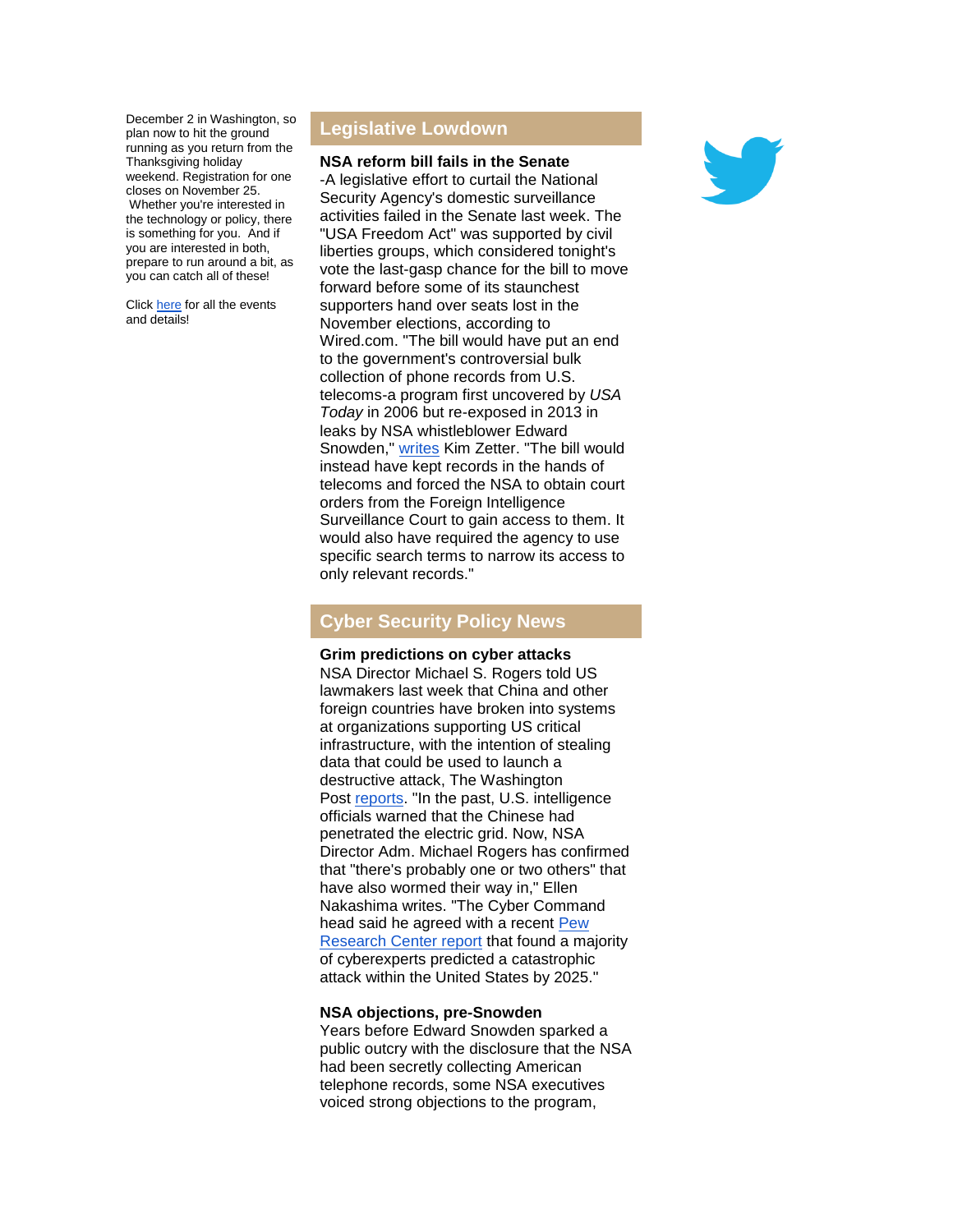according to interviews the Associated Press conducted with current and former intelligence officials say. "The program exceeded the agency's mandate to focus on foreign spying and would do little to stop terror plots, the executives argued," the AP wrote. "The 2009 dissent, led by a senior NSA official and embraced by others at the agency, prompted the Obama administration to consider, but ultimately abandon, a plan to stop gathering the records." Read more [here.](http://r20.rs6.net/tn.jsp?f=0017zaN2AsT3u9QMFgJ2hNbRz1yU9TO8QUDr_zoGuDnSk2Pd274oRx5WLqK5yCgAXuyhldzQsid2_rehXvl0XKh1Yq8Xgt-IgUhzom1Iy5c5mY3mQhmirag6fHLfWzcAiQ06dRJ_czFrTLk8sHhYbDewZAaYCjgGr0QGrrL5DfcOnCDFhsmNcvVpBlCBKQILQzvDKQudiqYTCm_GITqr9-vBHtvPl8gh0APohz1DmY_1dxmG9eoMhzeXSfwNwSCO8TKRJko2sgpPJ7yh8EyhF19ZDhBZhclU52T&c=KaydRO8U3vm1KEIb5ThexZagBrL4wkFIwERYQwb6YBNvFNUzS4UlMA==&ch=HCHI6_ZoAbT5gGGnhi8n2XTOzaMvoQfVS26YAtadGbtdODZAB-5ESw==)

#### **Documents unsealed on cellphone tracking**

A judge last week unsealed a trove of court documents that could shed light on a secret cellphone tracking program used by police nationwide, reports The Hill. "Included are 529 requests from local Charlotte-Mecklenburg police asking judges to approve the use of a technology known as StingRay, which allows cellphone surveillance," [writes](http://r20.rs6.net/tn.jsp?f=0017zaN2AsT3u9QMFgJ2hNbRz1yU9TO8QUDr_zoGuDnSk2Pd274oRx5WLqK5yCgAXuy3kkKzJ6EDzyHs8xmsmqQ7VSdJ_-32w7rLLPRaBstLgU-i7iBlr0gHn6z6KhyOj1sbqCQ66vHmaJNeSJyPomdGdJ588G6XOMOjIPK6CyPVcrgZJWD_fnENFv1flT7tWXSCcCTQJXw4UaZG-xzIIsndoW6TZpTIYUN7e4HePAFIniWMqAwB7_rqNtggLfohu7Sx9nPasslQeE=&c=KaydRO8U3vm1KEIb5ThexZagBrL4wkFIwERYQwb6YBNvFNUzS4UlMA==&ch=HCHI6_ZoAbT5gGGnhi8n2XTOzaMvoQfVS26YAtadGbtdODZAB-5ESw==) Cory Bennett. "Together, the requests give the most complete account yet of the U.S. law enforcement tactic, about which little is known."

## **Washington state: Sharper monitoring of use of StringRay technology**

Meanwhile, Washington state is cracking down on police use of StingRay technology, according to [The News Tribune.](http://r20.rs6.net/tn.jsp?f=0017zaN2AsT3u9QMFgJ2hNbRz1yU9TO8QUDr_zoGuDnSk2Pd274oRx5WLqK5yCgAXuyFt2b3mZ2VULn2whN2mjUaJoq3ttAvRE4zIK79Yhd90KB3scRQMgPrfsuBpeXJU1s011m5NkwqACKsCO8pMBhRsVbx-IF2ZFrui2qVN8Z4HxTeJNicv59oat0puksb0oyHBL162zIi7DlVkrJUSBn88uIBg_V4F_8HkMpUnHk72HCvWYVxELhAdQjWwAtWqLErC6nTU0v5NXYWWVLhzuXka41mI_lq19dFG-NHt8VVyU=&c=KaydRO8U3vm1KEIb5ThexZagBrL4wkFIwERYQwb6YBNvFNUzS4UlMA==&ch=HCHI6_ZoAbT5gGGnhi8n2XTOzaMvoQfVS26YAtadGbtdODZAB-5ESw==) "Pierce County judges didn't know until recently that they'd been authorizing Tacoma police to use a device capable of tracking someone's cellphone," writes Adam Lynn. "Now they do, and they've demanded that police change the way they get permission to use their socalled cell site simulator. From 2009 to earlier this year, the county's Superior Court judges unwittingly signed more than 170 orders that Tacoma police and other local law enforcement agencies say authorized them to use a device that allows investigators to track a suspect's cellphone but also sweeps cellphone data from innocent people nearby."

#### **US State Department hacked**

The State Department last week joined a growing list of hacked federal agencies. As NBC reports, the agency put its unclassified email system out of commission after "activity of concern" was detected recently.